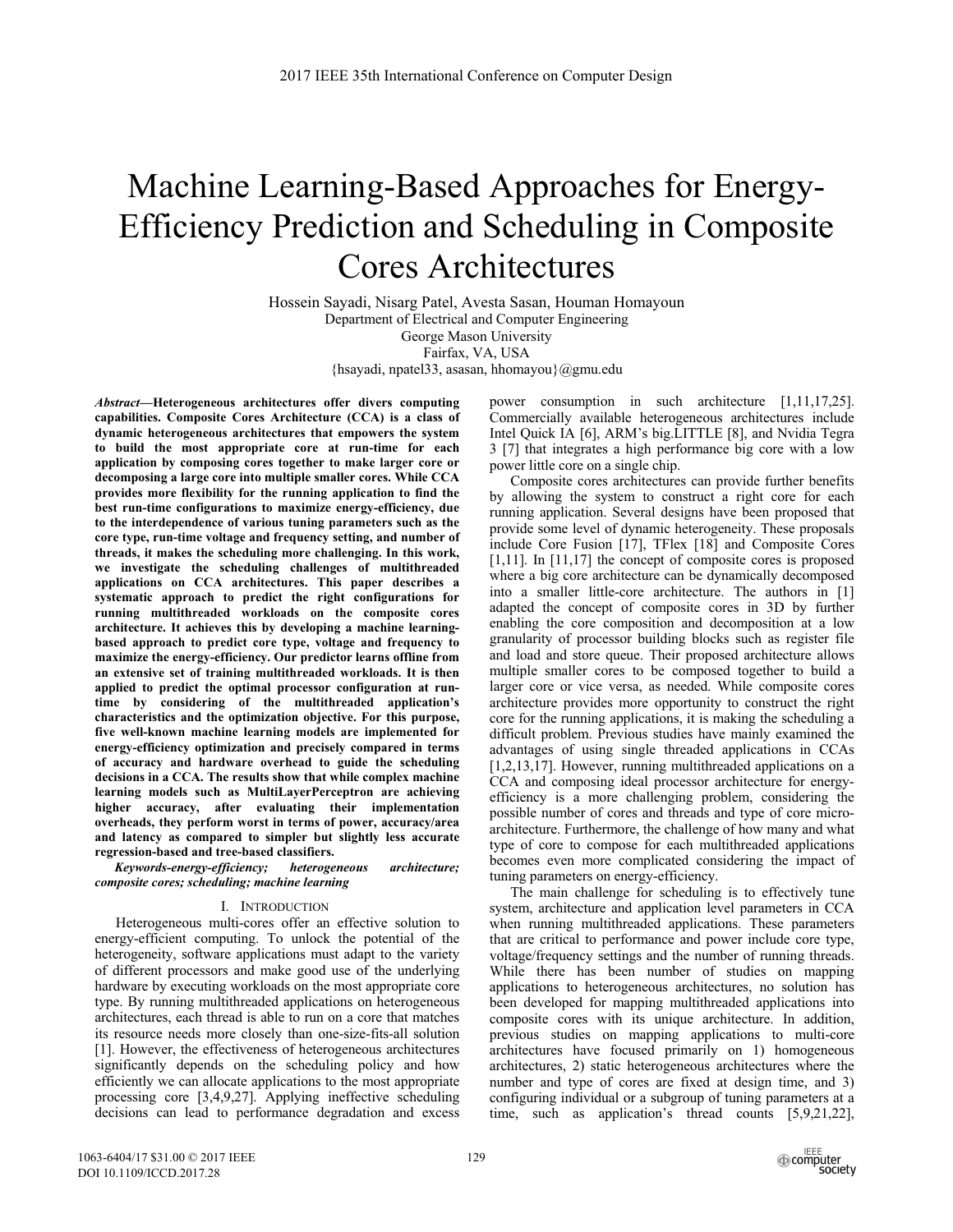

Fig.1. Tuning parameters influencing energy-efficiency in composite cores architecture. Prior work on scheduling using these tuning parameters.

voltage/frequency  $[2,3]$ , or core type  $[4,8,11,17,18,19,22]$  and they have ignored the interplay among all these parameters. This study indicates that these parameters individually, while important, do not make a truly optimum configuration to achieve the best energy-efficiency on a CCA. The best configuration for a multithreaded application can be effectively found, only when these parameters are jointly optimized. Fig. 1 illustrates the tuning parameters influencing in scheduling decision in a CCA. Also, recent prior works as well as the contribution of our work is shown in this figure.

In this paper, through methodical investigation of power and performance, and comprehensive system and microarchitectural level analysis, we first characterize multithreaded applications on CCA to understand the power and performance trade-offs offered by various configuration parameters and to find how the interplay of these parameters affects the energyefficiency. Our study is focused on a CCA where many little cores (base) can be configured into few big cores (composed) and vice versa. The experimental results support that there is no unique solution for the best configuration for different applications. Given the dispersed pattern of optimum configuration, we develop various machine learning models to predict the energy-efficiency of parallel regions, and guide scheduling and fine-tuning parameters to maximize the energyefficiency. As behavior of applications changes at run-time, we applied our prediction and tuning method at a fine-grained level of individual parallel region within an application.

We use five well-known machine learning models to build predictors based on the knowledge extracted from an extensive set of hardware performance data which are a good representative of application behavior for each parallel region within the training phase. The models are then used at run-time to predict the optimal processor configuration for each parallel region of a multithreaded workload to maximize the energyefficiency. We analyze the proposed machine learning-based models in terms of their prediction accuracy, power overhead and implementation cost to understand their cost effectiveness.

II. MOTIVATION AND OVERVIEW OF OUR APPROACH



Fig. 2. Optimal configurations in different parallel regions of an application

Multithreaded applications are comprised of number of parallel regions which are separated by serial regions. In this work, we refer to these parallel regions as Region of Interest (ROI). In a homogenous multi-core architecture and for conventional scheduling, all of these regions are processed on the same core type, same voltage and frequency, and number of threads, though not all regions may have the same preferences. Some of these ROIs may benefit from different configurations than the others to obtain the maximized energyefficiency. As mentioned earlier, the main challenge for scheduling is to effectively tune system, architecture and application level parameters in CCA for the entire application as well as the intermediate parallel regions to achieve maximum energy-efficiency. In this work, similar to [1,2], we are assuming that big cores (composed) are constructed by composing multiple little (base) cores.

Fig. 2 illustrates an overview of optimal configurations for an application selected from SPLASH-2 multithreaded benchmark suite with three parallel regions. In each ROI the best possible configuration for core type, operating frequency and thread counts that results in maximized energy-efficiency is specified. As can be seen, ROI1 needs to be run on the base core with 2.4GHz frequency and 8 threads, whereas for ROI2 in order to achieve the best energy-efficiency, we need to compose two small cores to make a big core. Moreover, the optimal operating frequency increases to 2.8GHz. The ability to accurately predict the optimal application, system and even microarchitecture parameters and adapt them to achieve the maximum energy-efficiency within different parallel regions of an application is the main motivation for this work. We develop several machine learning-based approaches which are able to predict the optimal setting of tuning parameters and change them to suit the specific requirement of each parallel region within the multithreaded application.

Fig. 3 depicts our three-stage approach for predicting the right core type and application configuration when running a multithreaded application on composite cores architecture. Our machine learning-based approach begins from extracting microarchitectural data (referred as feature extraction), from different parallel regions of application to characterize the multithreaded workload. These data (or features) include the hardware performance counter data, which are representative of application behavior at run-time. Next, a machine learningbased predictor (that is built off-line) takes in these features and predicts the best configuration settings for a given parallel region. For this purpose, we have implemented five wellknown machine learning algorithms and compare them in terms of accuracy, power and area overhead to find to the most effective learning model which yields in optimized energyefficiency. Finally, we configure the processor and schedule the application to run on the predicted configuration. In this work, the metric that we use to characterize energy-efficiency is the Energy Delay Product (EDP) which aims to balance performance and power consumption. We construct and



Fig. 3. An overview of our approach for predicting the optimal configuration and scheduling the multithreaded application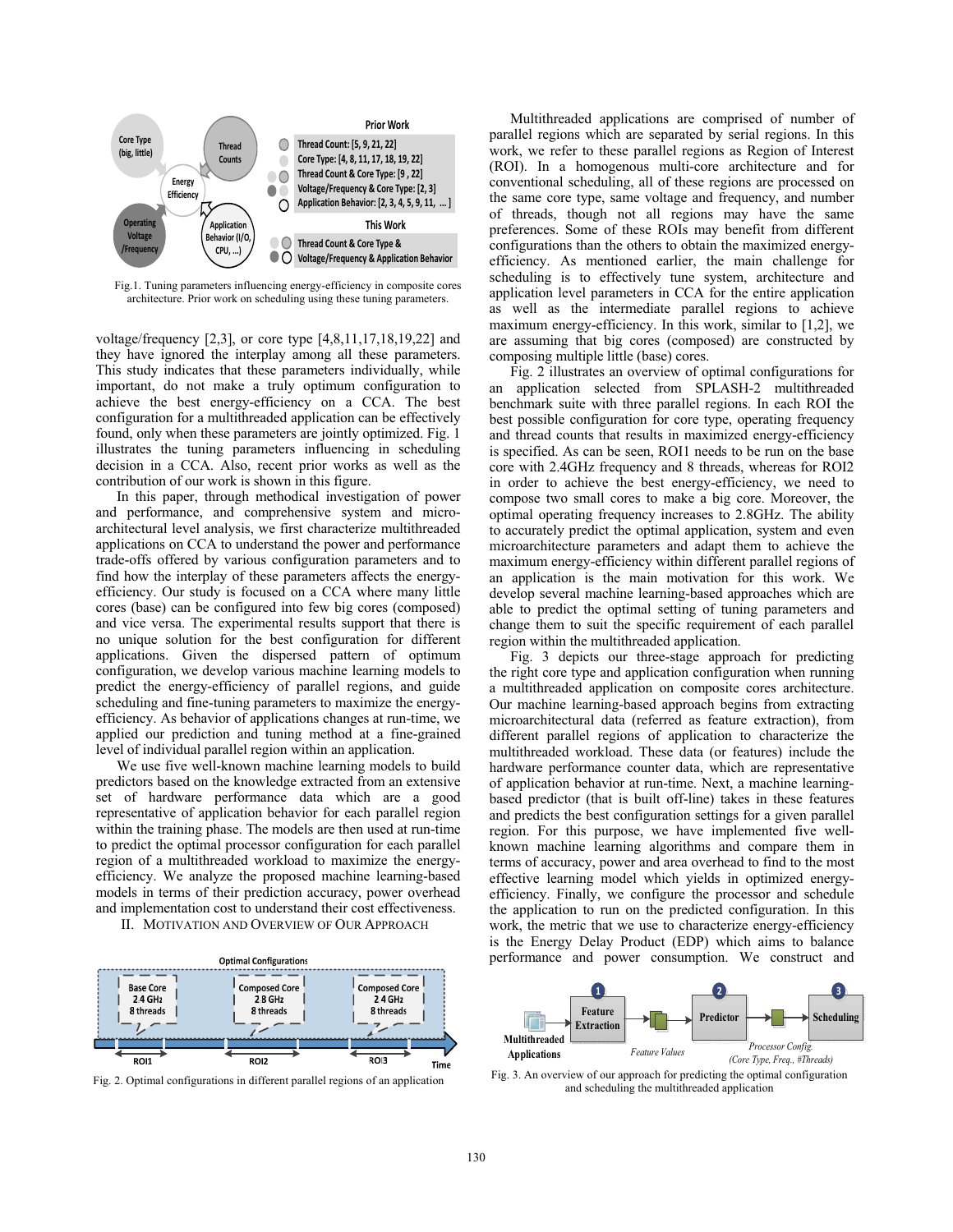

Fig. 4. Conceptual structure of a four-core composite architecture

compare five predictors using the machine learning algorithms described in the section V to guide the scheduling in a CCA.

#### III. EXPERIMENTAL SETUP AND METHODOLOGY

This section provides the details of our experimental setup. We use Sniper [13] version 6.1, a parallel, high speed and cycle-accurate x86 simulator for multi-core systems. McPAT [15] is integrated with Sniper and is used to obtain power consumption results. We study SPLASH-2 [14] and PARSEC [26] multithreaded benchmark suites for simulation. For architectural simulation, we modeled a heterogeneous composite cores architecture based on the recently proposed work in  $[17, 18]$ . Our study is focusing on a CCA where two little cores (base) can be configured into one big core (composed) and vice versa. Fig. 4 provides a conceptual overview of a four-core CCA. In this paper, we investigate two baseline heterogeneous CCAs which consist of multiple base and composed cores: 1) 8base/4comp, and 2) 4base/2comp. It is also important to note that for benchmark simulation we applied the binding (one-thread-per-core) model with #threads #cores to maximize the performance of multithreaded applications [4, 5].

Table I shows the microarchitectural configuration of base (little) and composed (big) core of CCA in our experiment. We collect performance counters data on each architecture for characterization and drive the scheduling and mapping algorithms. We use these data to extract and evaluate the actual behavior of applications (I/O, CPU or memory intensive) for predicting energy-efficiency and assisting scheduling decision.

#### **IV. CHARACTERIZATION RESULTS**

In this section, we evaluate the application performance and energy-efficiency sensitivity to the tuning parameters of operating frequency, number of running threads, and the choice of microarchitectures (base vs. composed) in heterogeneous composite cores architecture. Note that the entire set of benchmark analysis results is quite extensive. Therefore, due to space limitation we only present the results for a limited number of representative benchmarks shown in Fig. 5. This figure depicts the overall performance in terms of execution time (represented as a bar graph) and EDP results (represented as a line graph) for four different multithreaded benchmarks across different core types, frequencies and number of threads. A. Frequency Sensitivity

For this analysis, all benchmarks were simulated using a baseline composed core running with only a single thread. The operating frequency is swept from 1.6 GHz to 2.8GHz with a step of 400MHz and the voltage is changed between  $0.7, 0.8$ , 0.9, and 1V, respectively. As can be seen in Fig. 5, some benchmarks are very sensitive to changing the frequency. For instance, in *fmm* and *cholesky* reducing the frequency almost linearly reduces the overall performance. Overall, as expected, as the frequency increases, the performance increases accordingly. The EDP results show that a higher frequency

|  | TABLE L | ARCHITECTURAL SPECIFICATION |
|--|---------|-----------------------------|
|--|---------|-----------------------------|

| Microarch. Parameter  | Base            | Composed        |
|-----------------------|-----------------|-----------------|
| Issue-Commit width    |                 |                 |
| INT instruction queue | 16 entries      | 32 entries      |
| FP instruction queue  | 16 entries      | 32 entries      |
| Reorder buffer        | 32 entries      | 64 entries      |
| Branch penalty        | 7cyc            | 14cvc           |
| iL1-dL1 Cache         | 16KB/4-way/2cyc | 32KB/4-way/2cyc |
| L <sub>2</sub> Cache  | 4MB/8-way/32cyc | 4MB/8-way/32cyc |

results in higher EDP. Increasing the number of threads interestingly reduces the sensitivity to frequency. In other words, increasing the number of running threads increases the performance gain due to parallelization. Consequently, the overall performance as the number of threads increases is more influenced by the speedup gain as a results of parallelism rather than operating at higher frequency. Moreover, the results show that the base core is more sensitive to frequency scaling than the composed cores. This is also an interesting observation as the composed core has a large pipeline, allowing it to tolerate performance cost due to alterations in access latency to cache subsystem as a result of frequency scaling. Note that changing clock frequency changes the number of cycles it takes for the processor to communicate with the cache.

#### **B.** Core Type Sensitivity

In this section, the results are reported for a baseline configuration with a core running a single thread at the highest frequency of 2.8 GHz and operating voltage of 1V. The changing parameter is the core type, which varies between a base (little) core and a composed (big) core architecture. Core type demonstrates constant behavior with regards to EDP. As shown in Fig. 5, there is a clear gap between the big composed and little base cores (in Thread1 and F2.8), with composed core having lower EDP. In these cases, the performance benefits of the composed core outweigh the energy savings of the base core.

# C. Thread Count Sensitivity

Finally, each benchmark is simulated with varying the numbers of threads. In this step, each simulation was performed at the same frequency of 2.8 GHz and operating voltage of 1V, when changing the number of threads from 1 to 8. As shown in Fig. 5, increasing the thread counts leads to better performance at the cost of higher power. Moreover, there is a large gap between the EDP values of base and composed core in lower number of threads. In particular, we observe that by increasing the application thread counts, the corresponding gap between different core types diminishes and makes the base core competitive to the composed core in terms of EDP.

# D. Joint Analysis (Core Type, Frequency, Thread Count)

To understand the interplay among various tuning parameters and find the optimum configuration for maximizing the energy-efficiency, in this section all permutations of the parameters were simulated. We test four voltage/frequency settings on two core types and execute each multithreaded benchmark with 1 to 4 or 8 threads (depending on the core type) using a native input set, where each thread is assigned to a single core. These results are illustrated in Fig 5. Due to space limitation, we only demonstrate the results for 1, 4 and 8 running threads. Furthermore, the best evaluated execution time and EDP for each application are shown in each figure.

Table II presents the optimal configurations for both examined CCAs, 8base/4comp and 4base/2comp architectures. This table includes benchmarks name, followed by the best core configuration parameters (Core, Freq., #Thread) in terms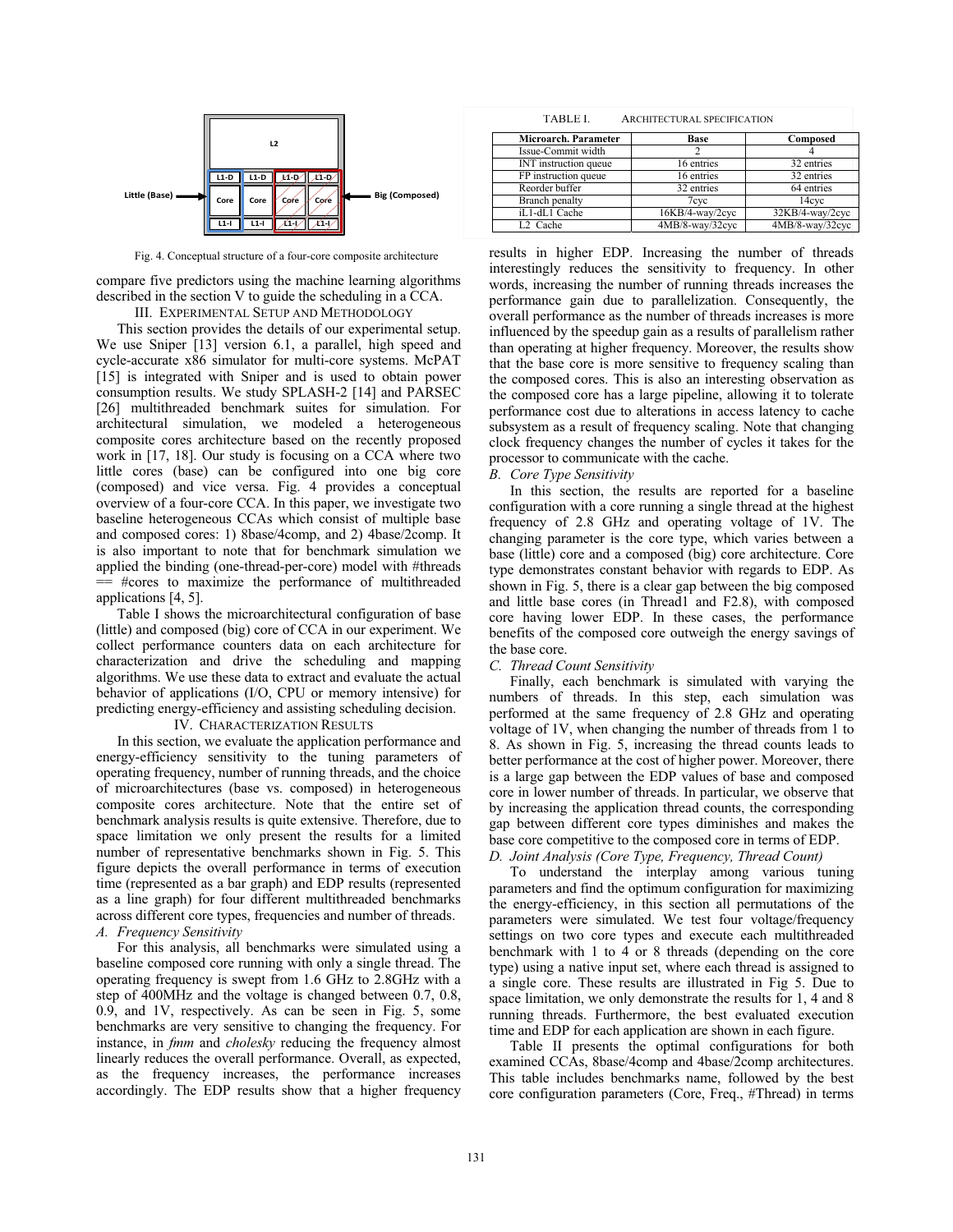

Fig. 5. Execution Time and EDP of a) barnes, b) fmm, c) cholesky, d) radiosity with various Core Types, Threads, Frequencies

of EDP across base and composed cores. We have also calculated the relative EDP variation for each benchmark, which indicates the relative difference between energyefficiency for the best configuration parameters in base and composed cores. We quantify variation as (best\_base best comp)/best base. The variation parameter indicates whether it is justified to compose cores. For this purpose, a variation threshold is defined that decides what type of core architecture should be selected for executing the corresponding multithreaded application more energy-efficiently. This userdefined threshold can be adjusted based on the architecture and available resources as well as the cost of core composition. Note that composing base core to build big composed cores is not free and comes with power as well as core utilization overhead. The core utilization overhead is in fact due to using additional cores to build bigger cores. When cores are composed to build a bigger core, fewer cores will be available for incoming or co-scheduled applications. In this work, we assume a 20% variation threshold. As a result, if the EDP variation between best-base and best-composed architectures is found to be lower than 20%, we use the base core for

scheduling instead of composing to avoid power as well as core utilization costs.

As can be seen from Table II, for most studied applications the best running thread counts remain unchanged across different core types. For instance, *barnes* performs with 2.4 GHz and 2.8 GHz on base and composed cores, respectively, while the best number of running threads on both architectures is 8. As shown, the variation has negative value for some cases, which indicates it is more energy as well as core-utilization efficient to run the application on little base core. Therefore, given that the variation value is lower than pre-defined threshold, rather than running the application on costly big composed core, we schedule the multithreaded application onto cost-effective base core. From these observations, we conclude that while we can obtain significant performance gains, power and core utilization costs could be drastic when running application on big composed core. As a result, in those cases we choose the little base core as the optimal core configuration. E. Parallel Regions Analysis

As explained before, multithreaded applications are composed of a number of parallel sub-regions, which are

|                  | 8Base/4Comp      |         |                      |         | 4Base/2Comp   |                  |         |                      |               |          |
|------------------|------------------|---------|----------------------|---------|---------------|------------------|---------|----------------------|---------------|----------|
| <b>Benchmark</b> | <b>Best-base</b> |         | <b>Best-composed</b> |         | Var.          | <b>Best-base</b> |         | <b>Best-composed</b> |               | Var.     |
|                  | Freq. (GHz)      | #Thread | Freq. (GHz)          | #Thread | $\frac{9}{6}$ | Freq. (GHz)      | #Thread | Freq. (GHz)          | #Thread       | (%)      |
| barnes           | 2.4              | 8       | 2.8                  | 4       | $-444.8$      | 2.8              | 4       | 2.8                  | $\mathcal{L}$ | $-475.4$ |
| fmm              | 2.4              | 8       | 2.4                  | 4       | 2.2           | 2.4              | 4       | 2.8                  | c             | $-2.9$   |
| cholesky         | 2.4              | 8       |                      | 4       | 28            | 2.4              | 4       | 2.8                  |               | 5.8      |
| radix            | 2.8              | 8       | 2.8                  | 4       | $-138.7$      | 2.8              | 4       | 2.8                  |               | $-236.2$ |
| radiosity        | 2.4              | 8       | 1.6                  | 4       | $-102.8$      | 2.4              | 4       | 1.6                  |               | $-128.1$ |
| raytrace         | 2.4              |         |                      | 4       | $-28.9$       | 2.4              | 4       | 2.8                  |               | $-152$   |
| fft              | ◠                |         | $\sim$               | ◠       | 36.3          |                  | 4       | ◠                    | ⌒             | 36.3     |
| lu.cont          | 2.4              | 8       | 2.8                  | 4       | 27.2          |                  | 4       |                      |               | 7.8      |
| blackscholes     | 2.8              | 4       | 2.4                  | 4       | 83.85         | 2.8              | 4       | 2.4                  |               | 77.08    |
| bodytrack        |                  |         | $\mathcal{L}$        | Δ       | 41.23         |                  | o       | ◠                    | ◠             | 34.1     |
| ferret           |                  | 6       |                      | 4       | 62.4          | ◠                | 4       | $\sim$               |               | 54.3     |

**TARLE II** OPTIMAL CONFIGURATIONS WITH OPTIMIZATION TARGET OF EDP FOR DIFFERENT ARCHITECTURES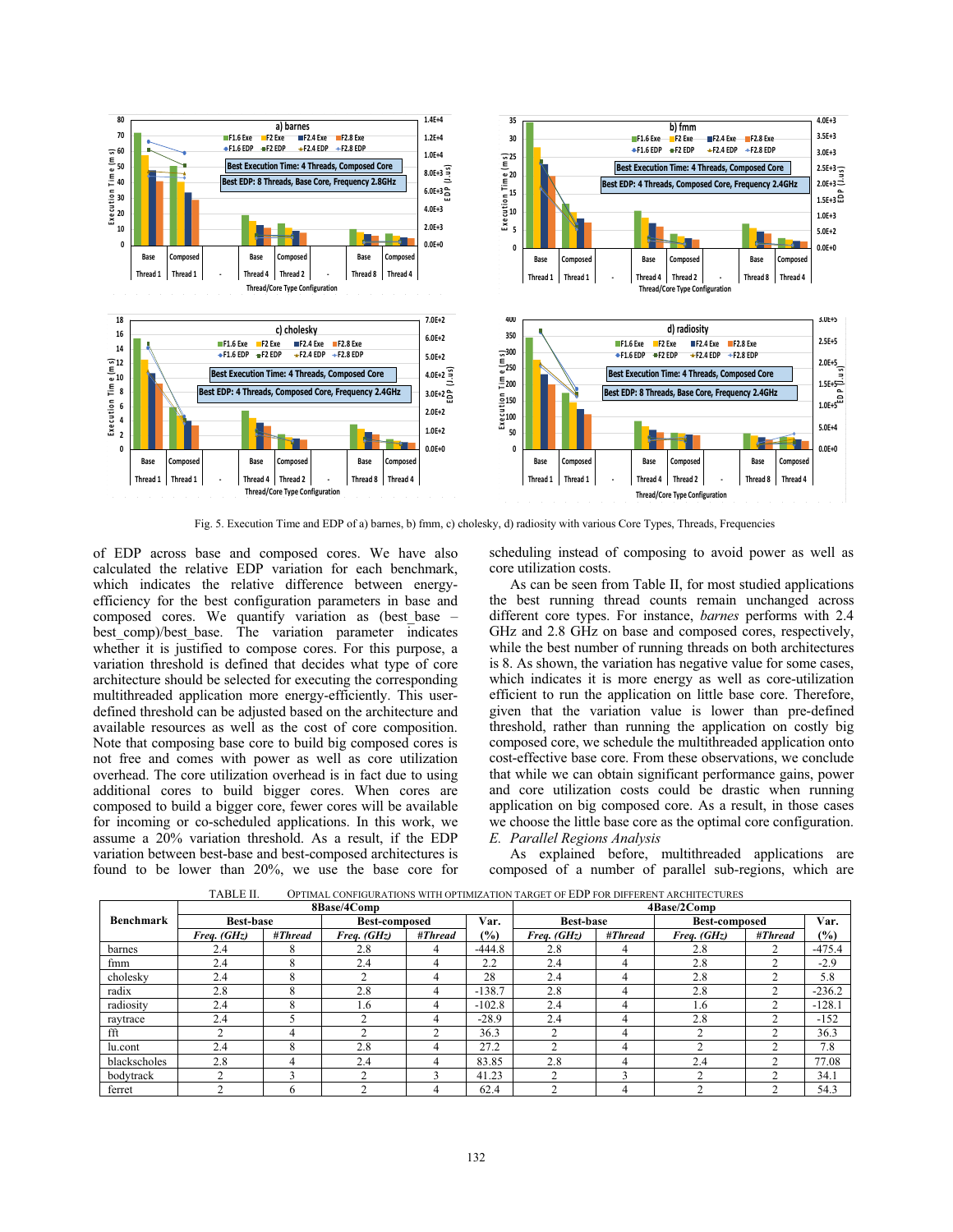| radix    |           |       | fft                  |         |           |       |            |
|----------|-----------|-------|----------------------|---------|-----------|-------|------------|
| Region   | Core Type | Freq. | #Threads             | Region  | Core Type | Freq. | #Threads   |
|          |           | 2.8   |                      |         | base      | 2.8   | $^{\circ}$ |
|          | base      |       | 8                    |         | comp      | 2.8   |            |
|          | comp      | 2.4   | ×                    |         | comp      | 2.8   |            |
|          | base      | 2.8   |                      |         | comp      | 2.4   | Λ          |
|          | comp      | 2.8   |                      |         | comp      | 2.8   | Ō          |
| cholesky |           |       |                      | lu.cont |           |       |            |
| Region   | Core Type | Freq. | #Threads             | Region  | Core Type | Freq. | #Threads   |
|          | base      | 2.8   |                      |         | base      | 2.4   |            |
| $\sim$   | base      | 2.4   | $\Omega$<br>$\Delta$ |         | comp      | 2.8   | o          |
|          | comp      | 2.8   | 8                    |         | comp      | 2.4   |            |

TARLE III OPTIMAL CONFIGURATION IN DIFFERENT PARALLEL REGIONS OF APPLICATIONS FOR EDP OPTIMIZATION

separated by serial regions. Considering the application behavior, not all ROIs may have the same performance and power requirements. To illustrate the improvements offered by composite cores architectures, studied multithreaded benchmarks were modified to monitor the behavior of each parallel region within the application. Simulation markers were placed at different sections of the benchmarks that would be simulated as individual parallel regions. All simulations were then run again using all permutations of the configuration parameters discussed earlier, including voltage/frequency, core type, and thread counts. Due to space limitation in our paper, we only present simulation results from parallel regions of four benchmarks which are reported in Table III. Each table shows the optimal configuration in terms of EDP for each of the ROIs listed for a given benchmark. It can be clearly seen that every ROI within the application does not benefit from the same configuration parameters.

In order to clarify this point, here we look at an example, the radix benchmark, in more depth. Radix benchmark was instrumented with four individual sub-regions. As results show, all four sub-regions have different set of configuration parameters to achieve the best EDP. The core type varies between base and composed, and the frequency varies between 2.8GHz and 2.4GHz. Also, the thread counts changes between 7 and 8. This example demonstrates the importance of using right tuning parameters for best EDP, not only for the entire multithreaded application, but also even for each parallel region within the application. Overall, the results show the importance of concurrent optimization at the application, system and microarchitecture levels at coarse-gained level of application or even fine-grained level of individual parallel regions within the application to maximize the energyefficiency. The challenge is to develop a technique that automatically determines the best configuration for any given multithreaded applications and optimization goal and perform the tuning at a fine-grained level of individual parallel region within the application. In the next section, we will describe our proposed approach using various machine learning models.

The diversity of optimum configurations across various applications and their parallel ROIs demonstrates that when running a given multithreaded workload on a heterogeneous CCA, depending on the application and energy-efficiency optimization metric, different configuration parameters (Core Type, V/Freq., #Thread) lead to the best energy-efficiency. The configuration also changes at run-time for each parallel region within the application. In other words, experimental results support that there is no unique solution as the best configuration across various parallel regions of an application. This dispersed pattern of optimum results implies the necessity

of developing a prediction method to guide scheduling decision of multithreaded applications onto heterogeneous composite cores architecture in order to improve the energy-efficiency.

## V. PREDICTIVE MODELING

Recent studies have proposed linear regression modeling [20] to predict the power  $[10]$  and performance  $[3,11,19]$  of a processor at run-time. As mentioned earlier, in this work we implement different machine learning models to estimate the EDP. Table IV shows five machine learning models that we use for predicting the best processor and application configuration to deliver the lowest EDP. These models include least square median, linear regression, Multi-layer Perceptron (an artificial neural network model), and two decision tree techniques namely REPTree and M5Tree. We selected these five classifiers for two reasons. First, they are from three different types of machine learning methods; regression, neural network, and decision tree, covering a diverse range of learning algorithms which are inclusive to model both linear and nonlinear problems. Second, the prediction model produced by these learning algorithms is deterministic which is compatible with our numerical target variable, EDP. All of ML classifiers were implemented using WEKA machine learning toolkit [24]. The inputs to our models are a set of features extracted from application profiling at run-time. While these microarchitectural features are accessible through our simulator infrastructure, in a real hardware, they are also accessible through hardware performance counters. These architectural information used for differentiating workloads behavior are listed in Table V. The output of our models is the optimal EDP that corresponds to the type of core to use for running the application, the clock frequencies of the core and thread counts. The goal is to use these models to find the best configuration parameters for individual parallel regions within an application and understand how these parameters should be adapted at run-time in a heterogeneous architecture. Developing and deploying these models include a 3-step process for supervised machine learning as follows: (i) generating training data, (ii) developing a predictive model, (iii) using the predictor at run-time for every parallel region of the application.

A. Training the Predictor

Fig. 6 depicts the process of training multithreaded TABLE IV. MACHINE LEARNING CLASSIFIERS USED FOR PREDICTION

| <b>ML Classifier</b> | <b>Learning Type</b> |  |  |  |  |  |
|----------------------|----------------------|--|--|--|--|--|
| LinearReg            | Regression           |  |  |  |  |  |
| LeastSqMed           | Regression           |  |  |  |  |  |
| MultiLayerPercep     | Neural Network       |  |  |  |  |  |
| M5Tree               | Decision Tree        |  |  |  |  |  |
| REPTree              | Decision Tree        |  |  |  |  |  |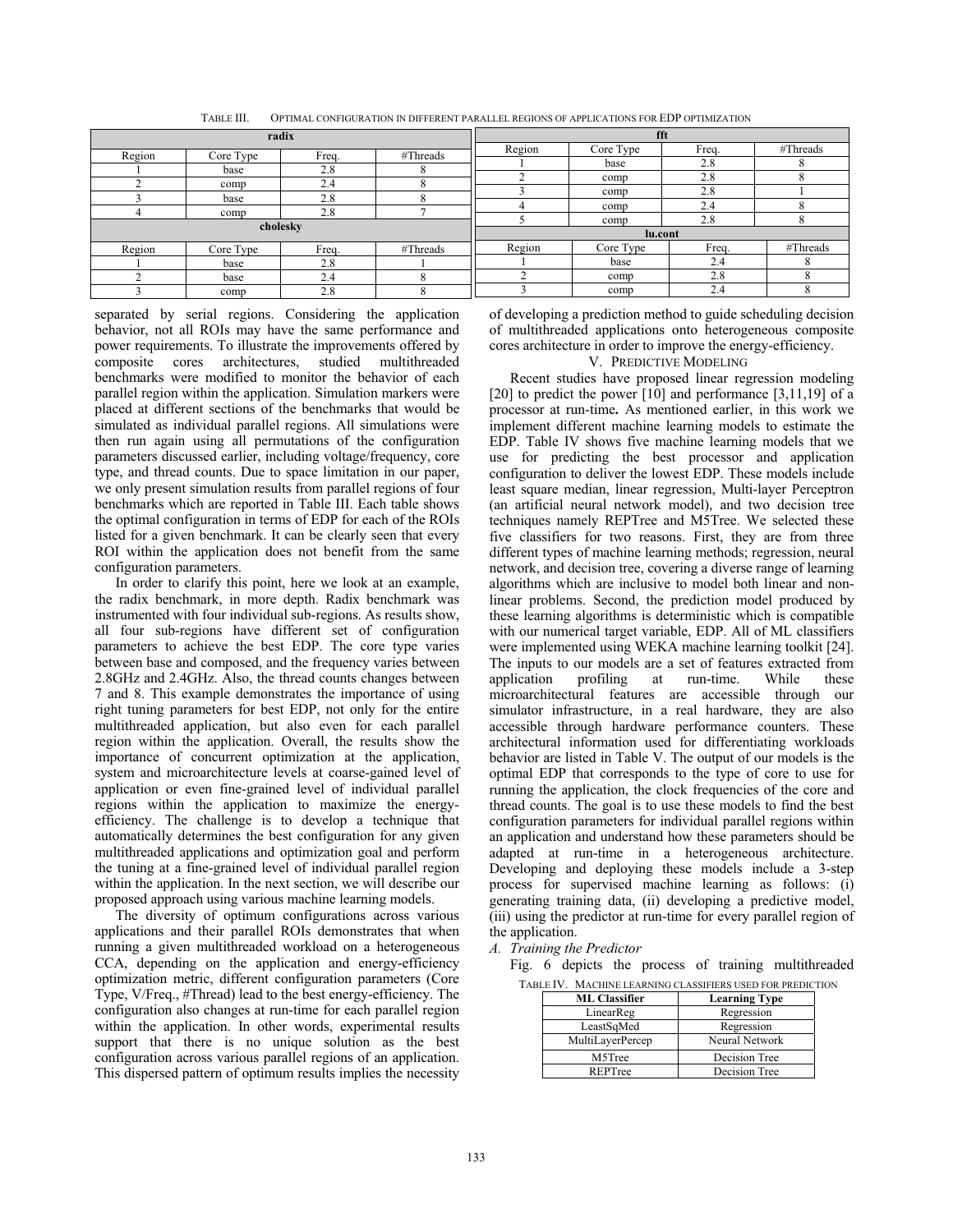| Category      | Hardware performance counter                                                       |
|---------------|------------------------------------------------------------------------------------|
| Memory        | L1 D-cache access, L1 D-cache miss, L1 I-cache                                     |
| subsystem     | access, L1I- cache miss, L2 cache access, L2 cache<br>miss, I-TLB miss, D-TLB miss |
|               |                                                                                    |
| Instructions  | Integer instruction issue, Integer floating point issue                            |
| <b>Branch</b> | Branch instruction, Branch misprediction                                           |

applications to build a machine learning classifier for EDP prediction. Training involves finding the best processor and application configuration and extracting feature values for each training workload, reducing the extracted features to the most vital performance counters, and developing a learning model from the training data. It is important to note that the input variables in our classifiers are performance counters extracted from different parallel regions of application, and the output variable is the EDP for a given set of tuning parameters.

Generating Training Data. To derive the prediction model for energy-efficiency, we need to develop a data set to train the prediction model. We applied our ML classifiers on extensive set of SPLASH-2 and PARSEC multithreaded benchmark suits. The studied multithreaded applications represent diverse compute, memory and I/O intensity behavior. We exhaustively execute each training benchmark, with different processor and application configurations and record the configuration with lowest EDP. We have also collected the hardware performance data from 20 parallel sub-regions of these applications and use them to build regression, neural network and decision tree classifiers for predicting the EDP. As mentioned earlier, the extracted features from each of the parallel ROIs appropriately represent the application behavior during these execution phases. For each parallel region within an application, we collect twelve hardware performance counters data listed in Table V on all possible configurations of core types, voltage/frequency operating points and number of threads. We applied machine learning models on the studied benchmarks using these performance counters and profiling information for predicting energy-efficiency. In order to validate each of our classifiers, we applied the percentage split method to divide the dataset into two sets, using 70% (known applications) of the data to train the model and 30% (unknown applications) to simulate and test.

Developing Predictive Models. The features together with the processor configuration are supplied to each learning algorithm. The learning algorithm attempts to find a correlation from the feature values to the optimal configuration and predicts the energy-efficiency that corresponds to each configuration. As described in previous section, our predictors are based on a number of features extracted from the hardware performance counter attributes. One of the key aspects in building an accurate predictor is finding the right features to characterize the input data. We started from twelve performance counters that can be collected from parallel



Fig. 6. Training process for machine learning predictive models

regions of each multithreaded application. These features listed in Table V include performance counters representing pipeline front-end, pipeline back-end, cache subsystem, and main memory behaviors and are influential in the performance of standard applications. As shown in Fig. 6, after feature extraction we use Principle Component Analysis (PCA) and correlation analysis on our training set to monitor the most vital micro-architecture parameters to capture application characteristics. By applying the attribute reduction method, we determine the four most related performance counters including L1 D-cache access, L2 cache-access, L2 cache-miss and branch misprediction. These performance counters are included in our model as input parameters.

# **B.** Prediction Phase

Once we build our ML predictor, we deploy it for predicting the energy-efficiency of various configurations. Fig. 7 provides an overview of EDP prediction process and tuning processor and application parameters using the trained machine learning classifiers. This prediction model predicts continuous values representing EDP as a function of performance counter inputs and tuning parameters, which is then used to make the scheduling decisions at run-time. In particular, in this phase we run a multithreaded application with the most aggressive configuration setting where all tuning parameters are set at max (maximum thread counts, highest frequency, and for composed core). It is important to note that this would be the fastest way to collect run-time features of an application, since this is done for most aggressive configuration that corresponds to the highest performance. At run-time, we extract the hardware performance counters by profiling the application for each parallel region. The ML classifier then takes the key performance features and configuration settings as inputs, and outputs the system energy-efficiency for each configuration. The configuration corresponding to the lowest EDP is then used to tune and schedule the application. Thus, at run-time, given an unknown application, the predictor can predict the EDP of all possible configurations based on a single run data. The configuration corresponding to the lowest estimated EDP is then selected for the run. The predictive models by observing run-time behavior of a multithreaded application running with a specific configuration, predicts the right configuration parameters to achieve the maximum energy-efficiency. It is important to note that each predictor can be simply trained for other objectives such as  $ED<sup>2</sup>P$  optimization.

#### C. Experimental Results

In this section, we present the evaluation results for our machine learning predictors. We compare these learning techniques in terms of EDP prediction accuracy and hardware implementation cost. As mentioned in previous section, in this work we focus on analyzing two heterogeneous CCA consisting of 8base/4comp, and 4base/2comp cores. In order to perform a comprehensive EDP characterization of studied architectures, we classified all possible configurations (core types and number of threads) into four classes. The first two are Fully-Base and Fully-Composed configurations are referred to cases in which the best energy-efficiency is achieved with full utilization of the base and composed cores, respectively. In other words, the optimum number of threads is equal to the maximum number of existing base/composed cores. On the other hand, we use Partially-Base and Partially-Composed configurations when the best number of threads is lower than maximum available cores.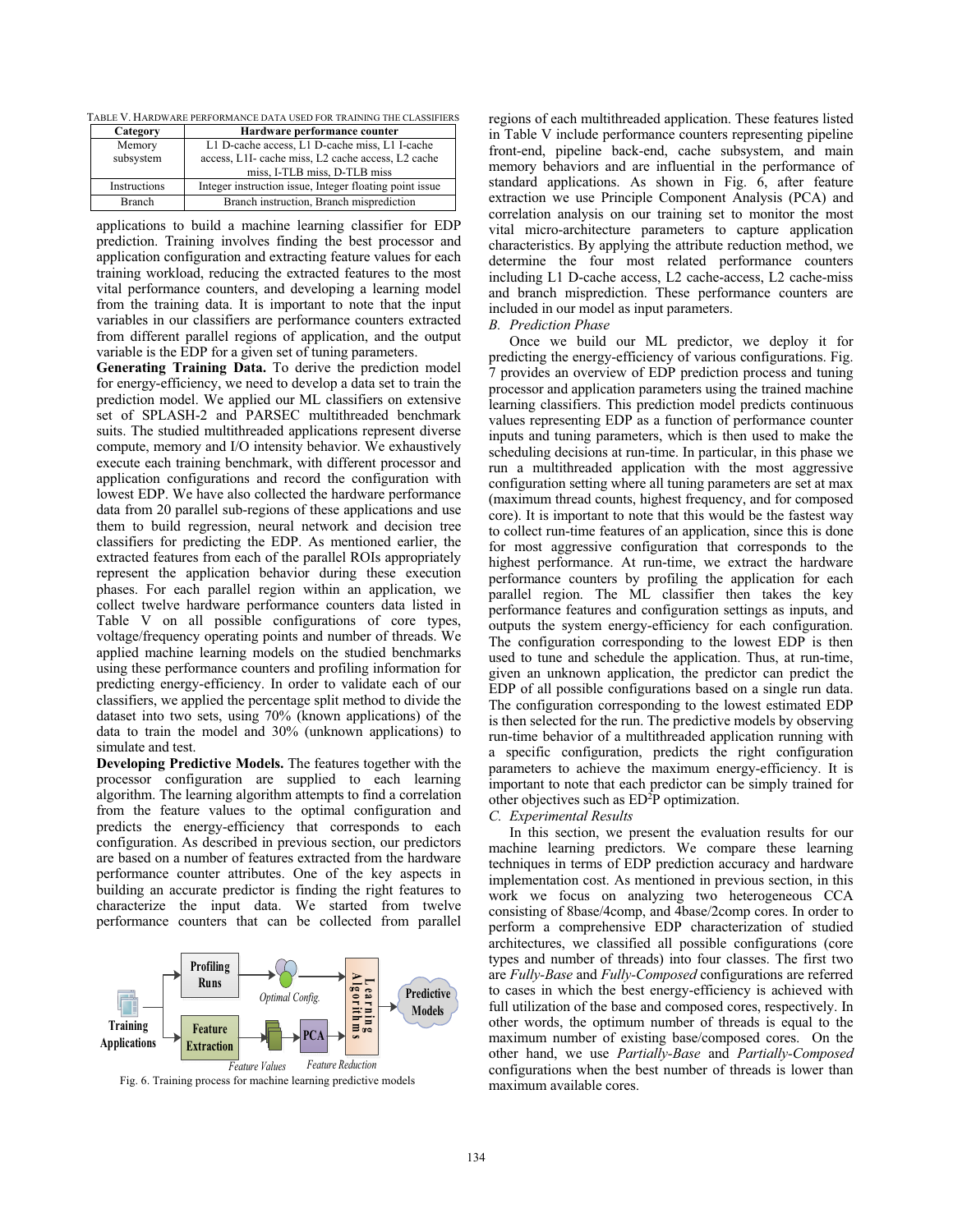

Fig. 7. Energy-efficiency prediction and tuning parameters configuration

**Optimal Configurations.** Fig. 8 shows the distribution of the optimal configurations for two studied composite core architectures. It demonstrates how the distribution of optimal configurations changes across all studied parallel regions (for all studied applications). In both studied architectures, Fully-Base configuration running at a medium frequency of 2.4 GHz yields the lowest EDP for a majority of studied cases. However, composing cores yields the lowest EDP also for a noticeable number of cases; 37.5% in 8Base/4Comp and 12.5% in 4Base/2Comp. From Fig. 8(a), we observe that overall 62.5% of studied cases benefit from Fully-Base configuration which yields the lowest EDP. Moreover, as shown in Fig. 8(b), for all studied cases in 4Base/2Comp architecture, no Partially-Composed or Partially-Base configurations was selected as the optimum configuration; i.e. in this architecture for maximum energy-efficiency, all cores, either base or composed, need to be allocated to the running multithreaded application. Also, the optimal clock frequency found to be lower than the maximum frequency for the majority of studied cases in both architectures (more than 87.5%). This diagram shows the need to adapt the microarchitecture and application settings to different multithreaded applications for energy-efficiency optimization. Overall, the results confirm a large disparity in the optimum configuration across a large range of tuning parameters, highlighting the importance of developing a predictive method. Also, as the number of base cores in the studied architecture increases, the importance of composing cores to make a larger core is highlighted; more than 32% of studied cases in 8Base/4Comp vs. 12.5% in 4Base/2Comp are corresponding to composite cores.

Prediction Accuracy. To evaluate the accuracy of our prediction model, we calculate the value of relative mean absolute error defined as [(estimated value-actual value)/actual value] $\times$ 100. This metric indicates the relative difference between the predicted and observed maximum EDP. Fig. 9 shows the energy-efficiency accuracy comparison of the machine learning classifiers used for predicting the EDP. As shown, M5Tree achieves close to 94.5% accuracy and outperforms all other classifiers in predicting the energyefficiency. This tree-based classifier generates a decision list for regression problems using separate-and-conquer process which results in highest EDP accuracy. Next are Perceptron, LinearReg and LeastSqMed predictors, respectively. We implemented a multi-layer perceptron neural network with three layers which is capable of numerical predictions, since neurons are isolated and region approximations can be adjusted independently to each other. Finally, REPTree classifier shows the lowest accuracy as compared to other learning models. REPTree is another fast decision tree learning model, which builds a decision tree using information gain and variance. This



model only sorts values for numeric attributes once and missing values are dealt with by splitting the corresponding instances into pieces which negatively impacts the accuracy of predictor in our EDP prediction problem as compared to other models.

Hardware Implementation. In this section, we discuss the hardware implementation of the machine learning classifiers. We use Vivado HLS compiler to develop the HDL implementation of the classifiers and estimate the area, latency and power overhead. When it comes to choosing machine learning classifiers for hardware implementation, accuracy of any algorithm is not the only parameter for decision-making. Area, power and latency overhead of ML classifiers are also key factors in selecting a cost-efficient machine learning classifier. While complex algorithms such as Neural Networks can deliver high accuracy, they will also add significant overhead in terms of hardware implementation. Also given their complexity, they might be slow in finding the right configuration for scheduling. We are interested in analyzing these overheads when implementing these machine-learning algorithms. A ML algorithm with high accuracy, low area, low power consumption, and low latency is the ideal choice for EDP prediction to guide the scheduling.

The latency, power and area results for implemented machine learning algorithms are shown in Table VI. As can be seen, the MultiLayerPerceptron algorithm results in significant area and latency overhead compare to other learning methods. REPtree decision tree is the fastest algorithm compared to others but comes with the lowest accuracy. M5Tree, another decision tree learning predictor, is the most accurate predictor however it comes with significant area overhead. Clearly the results show some trade-off between accuracy, latency, and area overhead. Therefore, it is important to compare classifiers by taking these parameters into account.

The metric of EDP accuracy over area is a fair ratio to compare the studied predictors. This metric essentially indicates which learning algorithm is the most accurate per unit of silicon area. We have shown results of Accuracy/Area in Fig. 10. As can be seen in this figure, REPTree, LinearReg and LeastSqMed classifiers are performing significantly better in terms of accuracy per area compared to highly accurate but



Fig. 9. EDP accuracy comparison of ML predictors